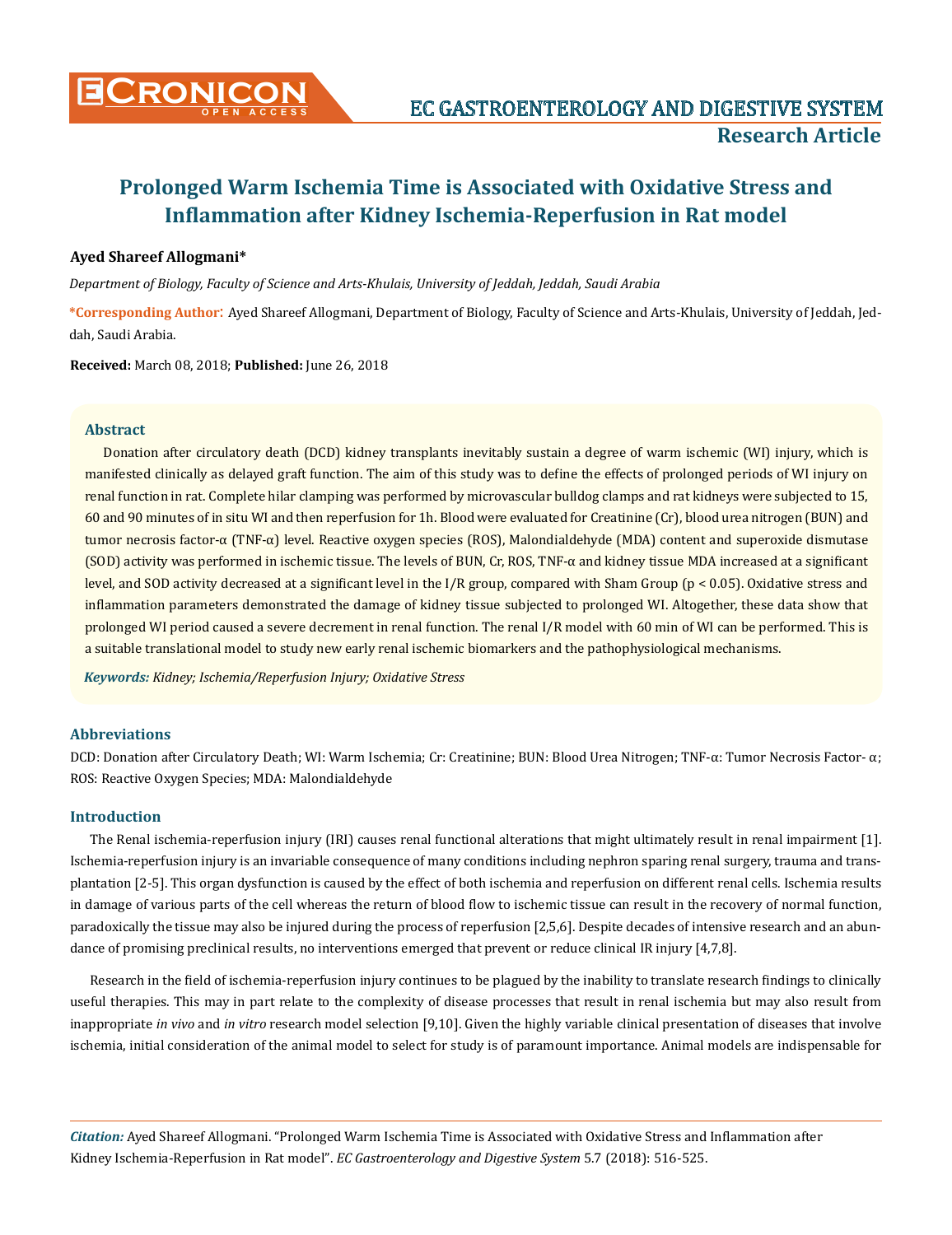unravelling the mechanisms of ischemia and reperfusion injury and for the development of new therapeutic strategies in its prevention or treatment [10,11], but each model has distinct advantages and disadvantages so that none of these models can perfectly recapitulate the natural onset and progression of human disease. Indeed, the development of novel therapeutic interventions against I/R-induced renal injury is a topic of intense research interest and depends in the choice of perfect animal model that mimic the clinical situation of injury during I/R.

#### **Aim of the Study**

The aim of this study is to provide and developed an animal models to be used for the study of ischemia-reperfusion injury, with the goal of allowing investigators to understand and select this models for development of novel therapeutic strategy based in biological compounds. As a result, this study also aimed to evaluate the model and several biochemical markers of renal oxidative damage and inflammation as potential predictors of IRI and have vital importance in evaluating the feasibility and efficacy of novel therapeutic interventions.

#### **Materials and Methods**

## **Animals**

Male Wistar albino rats (200 - 250g) were housed in an air-conditioned room with a 12h light-dark cycle, with temperature (22  $\pm$  2°C) and relative humidity (65 - 70%) kept constant. All experimental protocols were approved by the National Committee of Animal Care and Use. Rats were anaesthetized (60 mg/kg sodium pentobarbital, i.p.) during all surgical procedures.

#### **Surgery and experimental protocol**

To produce the renal I/R injury model in rats, anesthesia was induced by intraperitoneal injection of 60 mg/kg sodium pentobarbital. Then the rat was placed on an operation plate equipped with a thermostat system. The abdominal cavity was opened along the ventral abdominal midline and the right renal artery, vein, and ureter were legated and ipsilateral nephrectomy was performed. The left renal pedicle was exposed and occluded with a non-traumatic vascular clamp for different time depending in animal groups. The renal pedicle was reopened later and reperfusion was performed. Rats were randomly assigned into 1 of 3 groups and either subjected to 15 min (Group 1,  $n = 8$ ), 60 min (Group 2,  $n = 8$ ) or 90 min (Group 3,  $n = 8$ ) of warm ischemia (WI) prior to reperfusion for 1 h. Another group of rats underwent laparotomy only, where the kidneys were manipulated without nephrectomy or occlusion (sham-operated control group, n= 8). The blood sample was obtained after the end of the reperfusion period. None of the animals died during I/R period.

#### **Renal Function Assessment**

Blood samples from the aortic artery were collected at the time of sacrifice and immediately centrifuged, and the obtained serum was stored at -20°C until analyzed. The level of serum creatinine (Cr) and blood urea nitrogen (BUN) were detected using a standard clinical automatic biochemical analyzer (Hitachi7600-020).

#### **Measurement of ROS Production**

Lactate dehydrogenase (LDH) levels were measured as an indicator of cell injury in the tissue. The activity of LDH in the serum was quantified using LDH assay kit. This assay is based on the conversion of L-lactate and NAD to pyruvate and NADH by the released LDH.

#### **Measurement of ROS Production**

ROS were assayed according to the method of Bondy and Guo [12], using DCFH-DA which is deesterified in tissue homogenates to 2',7'-dichlorofluorescein acid and then oxidized by ROS to fluorescent 2',7'-dichlorofluorescein (DCF). Briefly, to 10 μl of homogenate 990 μl of 0.1M phosphate buffer (pH 7.4) and 10 μl of 1.25 M DCFH-DA dissolved in ethanol were added. The reaction mixture was incubated at 37°C for 30 minutes, protecting the samples from light. The measurements were conducted using a fluorometer at wavelengths: Aex = 488 nm and Aem = 525 nm. ROS were evaluated using a standard curve for 10 μ MDCF, and were expressed in DCF μmoles per g tissue.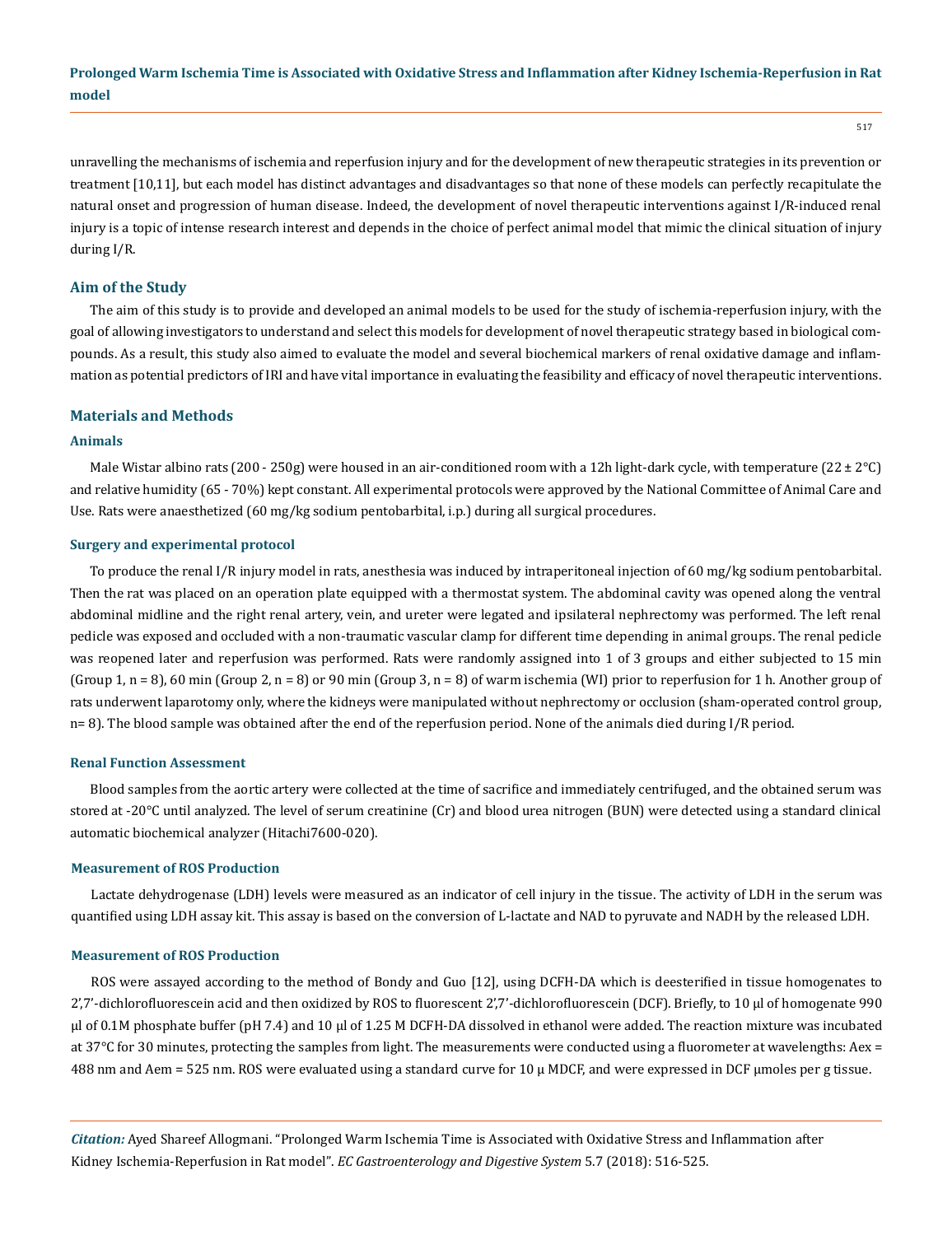#### **MDA content and SOD activity**

The renal tissues, were collected at room temperature, homogenized, lysed and centrifuged at 12,000 x g for 10 minutes, following which the supernatants were collected. The levels of MDA and SOD in the renal tissues were measured using colorimetric assay kits according to the manufacturer's protocol.

#### **Serum level of TNF-α assay**

The serum level of TNF-α (tumor necrosis factor-α) was measured one hour after reperfusion using Quantikine TNF-α Rat ELISA kit (R&D Systems, Minneapolis, USA) according to the manufacturer's instructions. The samples were tested in duplicate. Results were expressed as picograms of TNF-α per milliliter serum (pg/ml).

#### **Statistical analysis**

Statistical analysis was performed using Sigma STAT 3.5 (Jandel, USA). The paired Student's t-test was used when appropriate. Data are given as mean  $\pm$  ESM. P  $\leq$  0.05 was considered statistically significant.

# **Results**

# **Serum level of BUN and Cr**

Renal function was assessed by measurement of serum creatinine and blood urea nitrogen (BUN). The serum levels of Cr and BUN in I/R group were significantly higher than in Sham group  $(p < 0.01)$ . However, in ischemic group of rats, an augmentation in the serum levels of BUN and creatinine was observed during reperfusion and this increase was modulated by the duration of WI in different groups (Figure 1 and 2).



*Figure 1: Serum level of creatinine in different groups of rat. Sham: kidneys were manipulated without warm ischemia (sham-operated control group); Group 1: 15 minute of warm ischemia and 1h of reperfusion; Group 2: 60 minute of warm ischemia and 1h of reperfusion; Group 3: 90 minute of warm ischemia and 1h of reperfusion. Results are expressed as mean ± SEM, n = 8 rats per group. \*P < 0.001 compared with the sham group; # P < 0.001 compared with the group 1, ≠ P < 0.01, compared with the group 3.*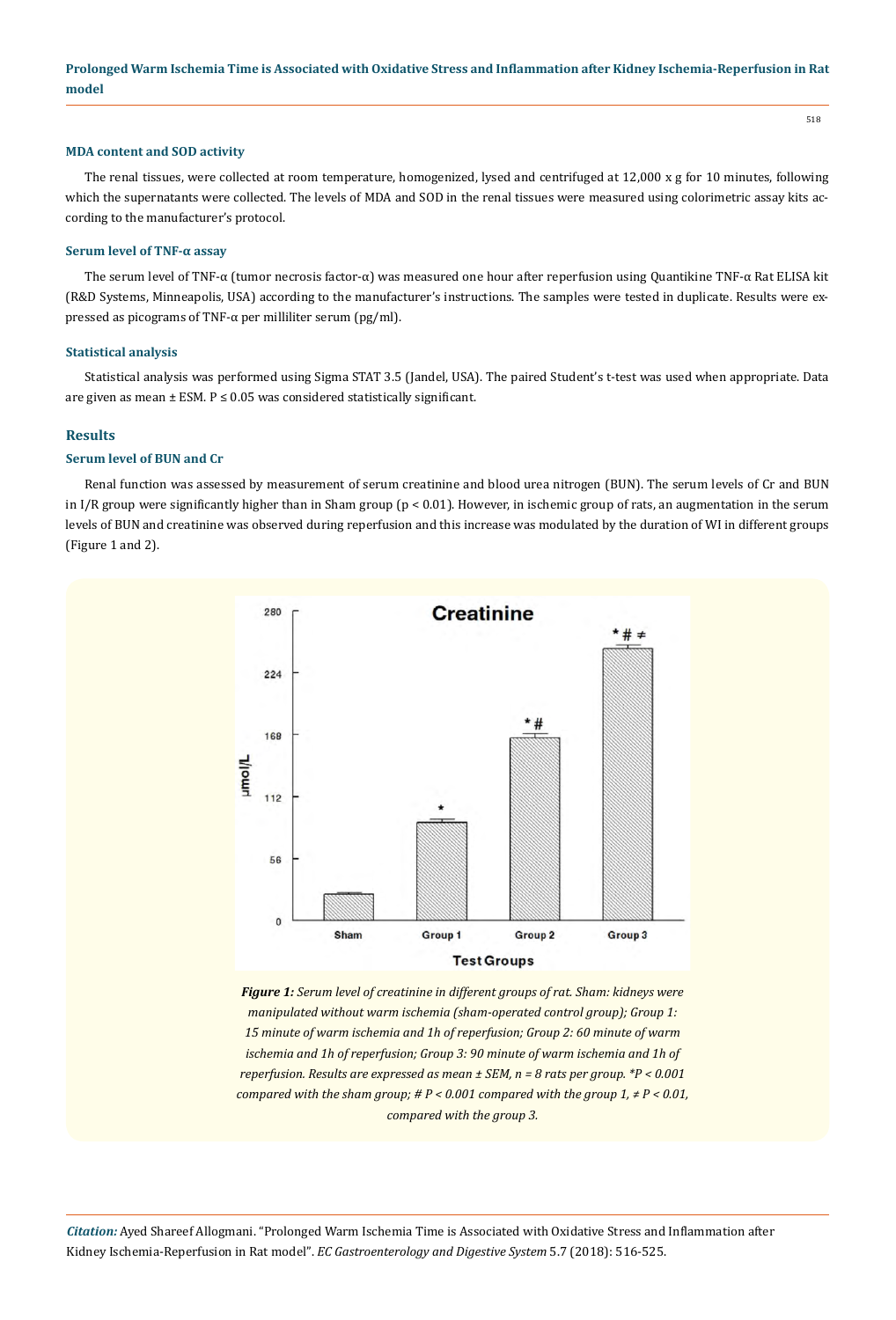

*P < 0.001 compared with the group 1, ≠ P < 0.01, compared with the group 3.*

# **Effects of ischemia time on TNF-α level in the rat kidney**

TNF-α increased during reperfusion in the 15, 60 and 90 minutes WI groups. There was significant difference in the TNF-α level in different groups compared to sham group. The changes in levels were related to the duration of warm ischemia time (Figure 3).



*Figure 3: Level of TNF-α. Sham: kidneys were manipulated without warm ischemia (sham-operated control group); Group 1: 15 minute of warm ischemia and 1h of reperfusion; Group 2: 60 minute of warm ischemia and 1h of reperfusion; Group 3: 90 minute of warm ischemia and 1h of reperfusion. Results are expressed as mean ± SEM, n = 8 rats per group. \*P < 0.001 compared with the sham group; # P < 0.001 compared with the group 1, ≠ P < 0.01, compared with the group 3.*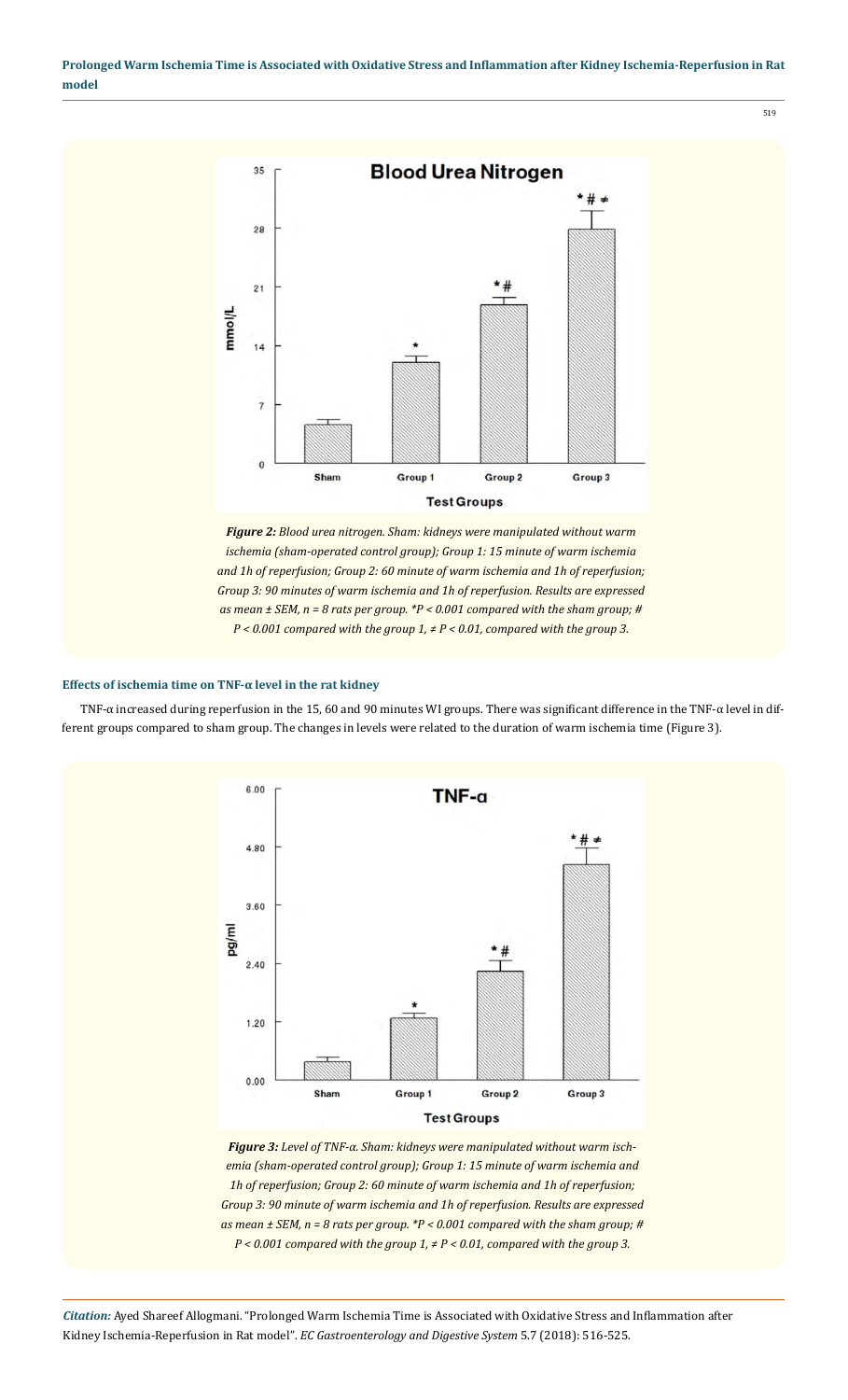#### **LDH activity**

Kidney injury was assessed by the release of lactate dehydrogenase (LDH). LDH release increased during reperfusion in the 15 and 60 minutes WI groups but remained low and constant in the 90 minutes WI groups (Figure 4). Levels were significantly higher in the 15 minutes, 60 and 90 WI group compared to the sham groups at each of the hourly time points.



*Figure 4: LDH level in different rat groups. Sham: kidneys were manipulated without warm ischemia (sham-operated control group); Group 1: 15 minute of warm ischemia and 1h of reperfusion; Group 2: 60 minute of warm ischemia and 1h of reperfusion; Group 3: 90 minute of warm ischemia and 1h of reperfusion. Results are expressed as mean ± SEM, n = 8 rats per group. \*P < 0.001 compared with the sham group; # P < 0.001 compared with the group 1.*

## **ROS Production in I/R Kidney Injury**

ROS production in kidney tissues was measured 1h after I/R in rats. After 1h of reperfusion significant increases in the tissue concentrations of ROS were observed in ischemic groups compared to sham group (Figure 5). This increase was modulated by the duration of WI in different groups.

*Citation:* Ayed Shareef Allogmani. "Prolonged Warm Ischemia Time is Associated with Oxidative Stress and Inflammation after Kidney Ischemia-Reperfusion in Rat model". *EC Gastroenterology and Digestive System* 5.7 (2018): 516-525.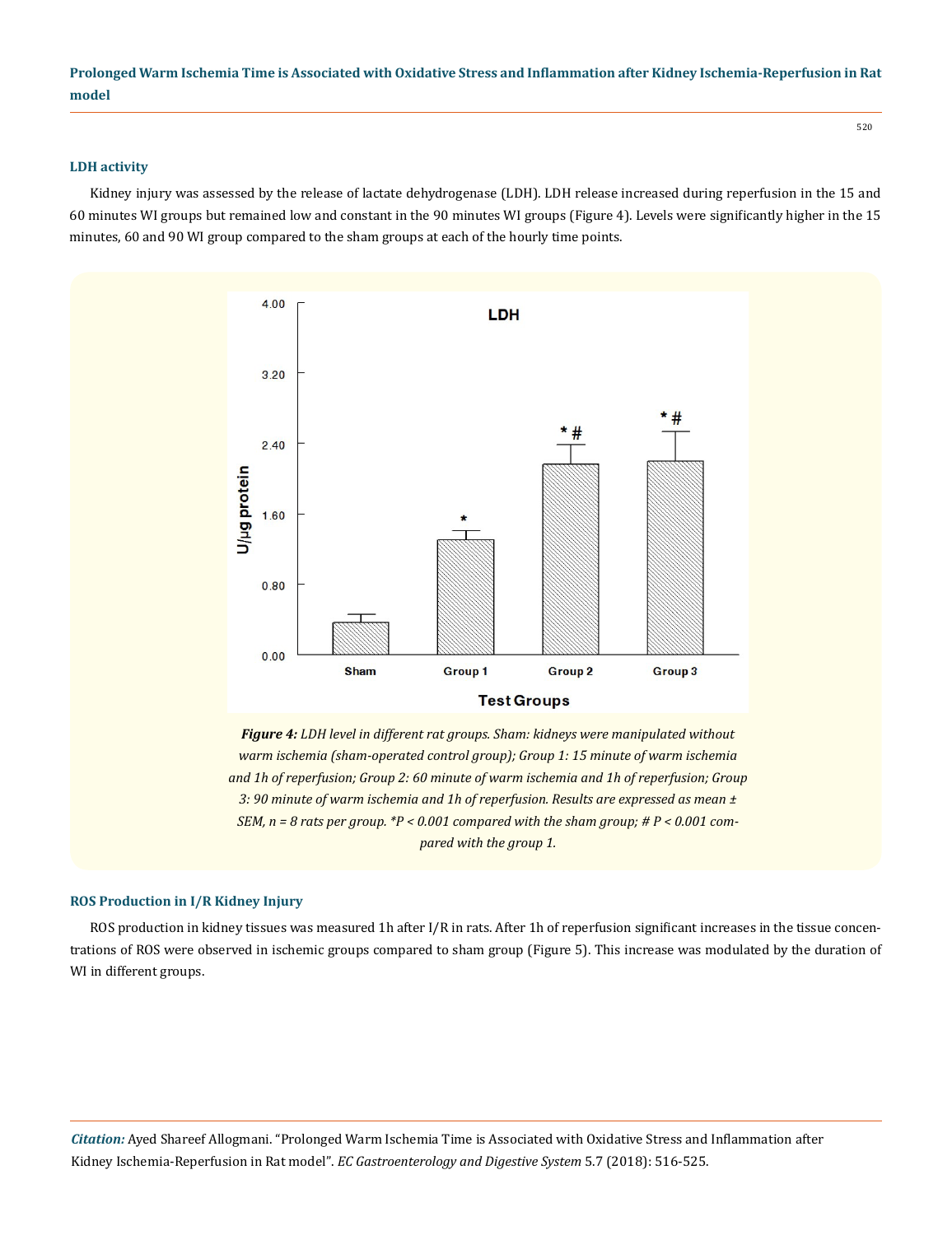

*Figure 5: ROS production in renal tissue of rats during reperfusion after different time of warm ischemia. Sham: kidneys were manipulated without warm ischemia (sham-operated control group); Group 1: 15 minute of warm ischemia and 1h of reperfusion; Group 2: 60 minute of warm ischemia and 1h of reperfusion; Group 3: 90 minute of warm ischemia and 1h of reperfusion. Results are expressed as mean ± SEM, n = 8 rats per group. \*P < 0.001 compared with the sham group; # P < 0.001 compared with the group 1, ≠ P < 0.01, compared with the group 3.*

#### **Oxidative stress biomarkers in the kidney**

The level of MDA in renal tissues was induced by I/R and was significantly higher than that in the Sham group ( $p < 0.01$ ). The level of MDA in renal tissues reached  $1.4 \pm 0.2$  nmol in the Sham group, whereas the level of MDA in the renal tissues of I/R group 3 reached 7.5  $\pm$  0.1 nmol (Figure 6). On the other hand, the SOD activity in renal tissues was significantly less in I/R group than in the Sham group (p < 0.01). The activity of SOD in renal tissues was affected by the time of WI in I/R group during reperfusion (Figure 6).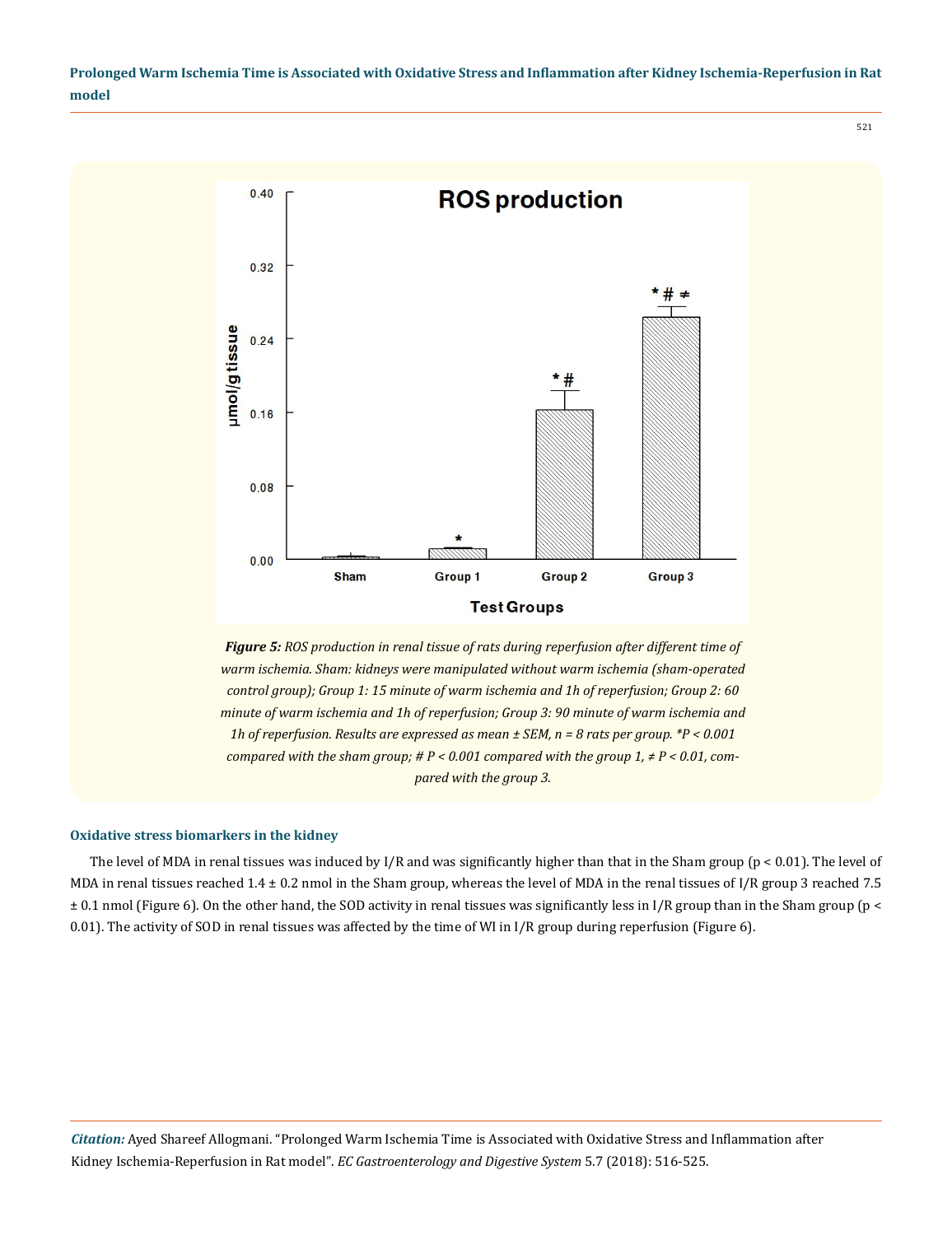

*Figure 6: The levels of lipid peroxidation products (MDA) and SOD activity in the rat kidney. Sham: kidneys were manipulated without warm ischemia (sham-operated control group); Group 1: 15 minute of warm ischemia and 1h of reperfusion; Group 2: 60 minute of warm ischemia and 1h of reperfusion; Group 3: 90 minute of warm ischemia and 1h of reperfusion. Results are expressed as mean ± SEM, n = 8 rats per group. \*P < 0.001 compared with the sham group; # P < 0.001 compared with the group 1, ≠ P < 0.01, compared with the group 3.*

## **Discussion**

As a common renal disease in clinical practice, acute renal injury is caused by renal ischemia-reperfusion. Ischemia/reperfusion (I/R) is the determinant factor for the early functional recovery of renal transplantation [13,14].

Many therapy processes has emerged as a potential treatment for acute renal injury affecting transplanted kidneys. Unfortunately no treatments are in widespread clinical use [15-17]. Although the changing trends in organ donation and to meet the demand of organs have led clinicians to utilize organs from older and less fit deceased donors [18,19]. Such kidneys remains limited as organs are exposed to a significant period of warm ischemia (WI) prior to retrieval and have poorer patient outcomes [20,21]. The absence of interventions for the treatment of renal IRI reflects the lack of relevant animal models in which novel therapies may be easily studied. Commonly used rodent models of renal IRI lack the capacity to inflict a severe, long-standing renal injury without excessive post-operative animal deaths [15]. To address this, we investigated the use of prolonged warm ischemic times in order to create a severe and sustained renal injury model. In the current study, WI induced renal damage evidenced by serum biochemical and tissue parameter changes as well as histopathological damage during reperfusion. BUN and serum creatinine were elevated indicating renal impairment. Similarly, LDH was found to be significantly elevated indicating nonspecific cellular injury. We identified that progressively longer warm ischemia times were associated with an increased injury.

Although warm ischemia is well known to cause acute kidney injury after partial nephrectomy in non-transplant patients [22,23], there have been fewer clinical studies examining its impact on kidney transplant function and patient outcomes after transplantation. Therefore, it is biologically plausible that even small changes in warm ischemia time influence long-term outcomes [24]. This study shows that Rat kidneys subjected to prolonged warm ischemic injury of 15 - 90 minutes have very poor early renal function after reperfusion. There was an increase in serum creatinine and blood urea nitrogen that correlate with the duration of ischemia.

*Citation:* Ayed Shareef Allogmani. "Prolonged Warm Ischemia Time is Associated with Oxidative Stress and Inflammation after Kidney Ischemia-Reperfusion in Rat model". *EC Gastroenterology and Digestive System* 5.7 (2018): 516-525.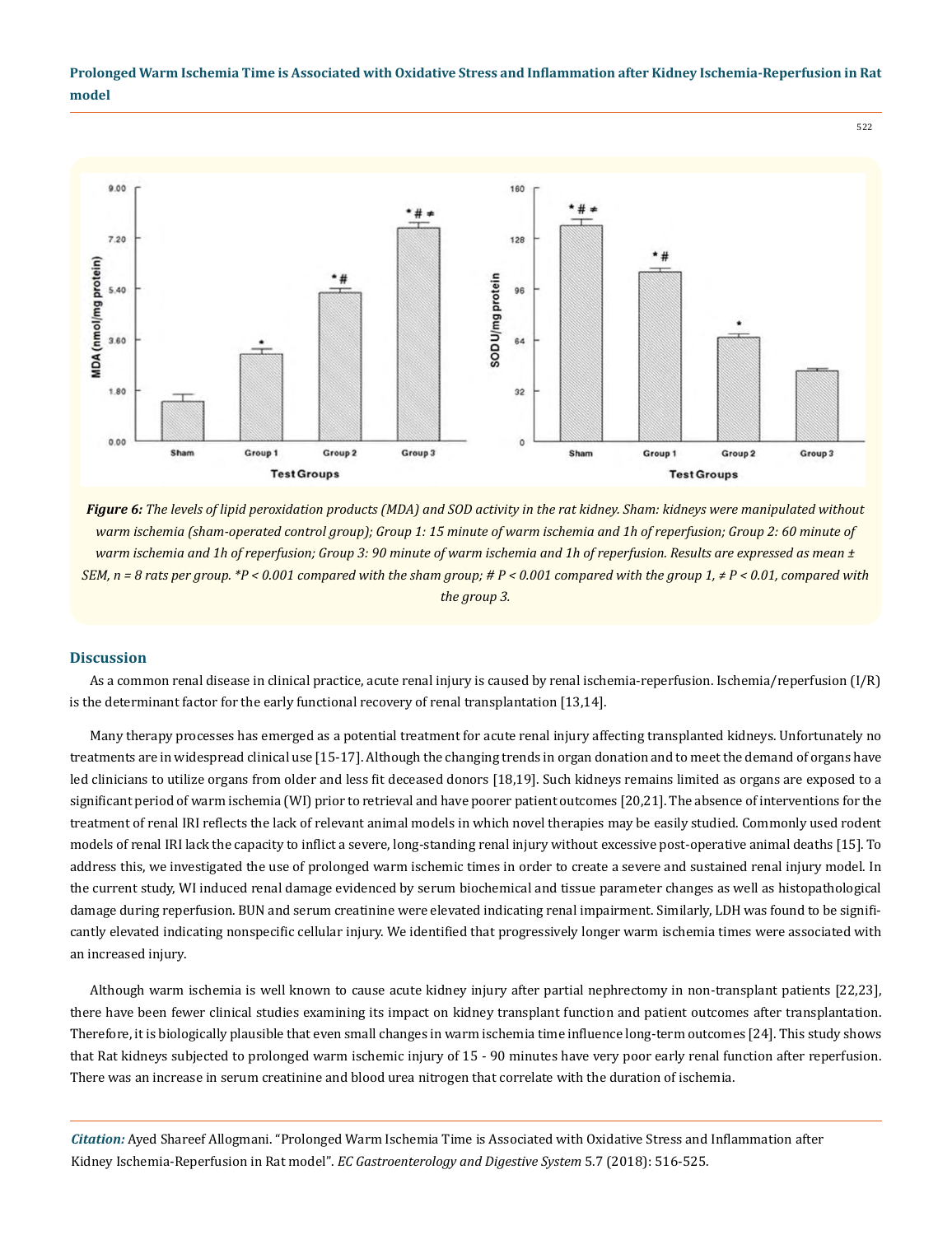As expected, 15 minutes of WI had very little adverse effect. Fifteen minutes was chosen as the minimal time under study as a reflection of the usual mean warm ischemic time in human kidneys transplanted from controlled donation after circulatory death DCD [25]. These kidneys had high blood flow, produced a large volume of urine and demonstrated good renal function. Kidneys in the 60 min WI group (group 2) were not able to maintain a low level of creatinine and BUN over the 1h of reperfusion period. Parekh., et al. concluded that kidneys can safely tolerate 30 - 60 minutes of ischemic injury and this is consistent with the findings described here using the rat model [26]. This duration of warm ischemia did not affect tissue viability. In order to create a severe and sustained renal injury model, Wang., *et al.* investigated the use of prolonged warm ischemic times [27]. They observed that warm ischemic times of up to 90 minutes was associated with long-term disruption of renal architecture, increased levels of apoptosis and renal fibrosis and resulted in almost 80% animal deaths at 4 weeks.

Oxidative stress constitutes the mechanism of production and progression of numerous renal diseases. In the present study I/R injury causes an increase in the level of ROS and lipid peroxidation products, and reduction of anti-oxidant defense systems. The elevated levels of lipid peroxides resulting from increased formation of free radicals are recognized as one of the possible biochemical mechanisms for I/R-induced tissue damage. This is in agreement with previous studies where oxidants have been shown to be elevated due to I/R [10,28,29].

This study of I/R aims to provide a well‐characterized animal model with strong acute responses to ischemic insult similar to the human response and not to mimic a specific disease, but rather, provide common pathophysiological changes observed in various kidney diseases and during transplantation. The model of renal IRI detailed here uses a midline laparotomy approach to induce ischemia in the left kidney using clamps and a right nephrectomy. As illustrated by the representative results, modifying the duration of ischemia can control the severity of injury. Therefore this model can be adjusted to induce mild, moderate or a high level of kidney injury as required by the experimental question posed.

#### **Conclusion**

In conclusion, this study demonstrated a clear association between increasing warm ischemic time and both greater severity of IRI and deterioration in renal function. We suggested that renal artery clamping for 60 minutes is more appropriate during renal warm ischemia/ reperfusion. Hence, with this model we are able to screen potential therapies' efficacy prior to their use in a more technically complex transplant model and to test potential drugs for clinical transplantation.

## **Conflicts of Interest**

The authors declare no conflict of interest. The founding sponsors had no role in the design of the study; in the collection, analyses, or interpretation of data; in the writing of the manuscript, and in the decision to publish the results.

## **Bibliography**

- 1. Azizi F., *et al*[. "Administration of hydrogen sulfide protects ischemia reperfusion-induced acute kidney injury by reducing the oxida](https://www.ncbi.nlm.nih.gov/pubmed/26141462)tive stress". *[Irish Journal of Medical Science](https://www.ncbi.nlm.nih.gov/pubmed/26141462)* 185.3 (2016): 649-654.
- 2. Chatauret N., *et al*[. "Ischemia-reperfusion: from cell biology to acute kidney injury".](https://www.ncbi.nlm.nih.gov/pubmed/24950932) *Progres En Urologie* 24.1 (2014): S4-S12.
- 3. Zhang J., *et al*[. "Renoprotective effect of erythropoietin via modulation of the STAT6/MAPK/NF-κB pathway in ischemia/reperfusion](https://www.ncbi.nlm.nih.gov/pubmed/29115389) injury after renal transplantation". *[International Journal of Molecular Medicine](https://www.ncbi.nlm.nih.gov/pubmed/29115389)* 41.1 (2017): 25-32.
- 4. Sehirli O., *et al*[. "Alpha-lipoic acid protects against renal ischaemia-reperfusion injury in rats".](https://www.ncbi.nlm.nih.gov/pubmed/17941895) *Clinical and Experimental Pharmacology and Physiology* [35.3 \(2008\): 249-255.](https://www.ncbi.nlm.nih.gov/pubmed/17941895)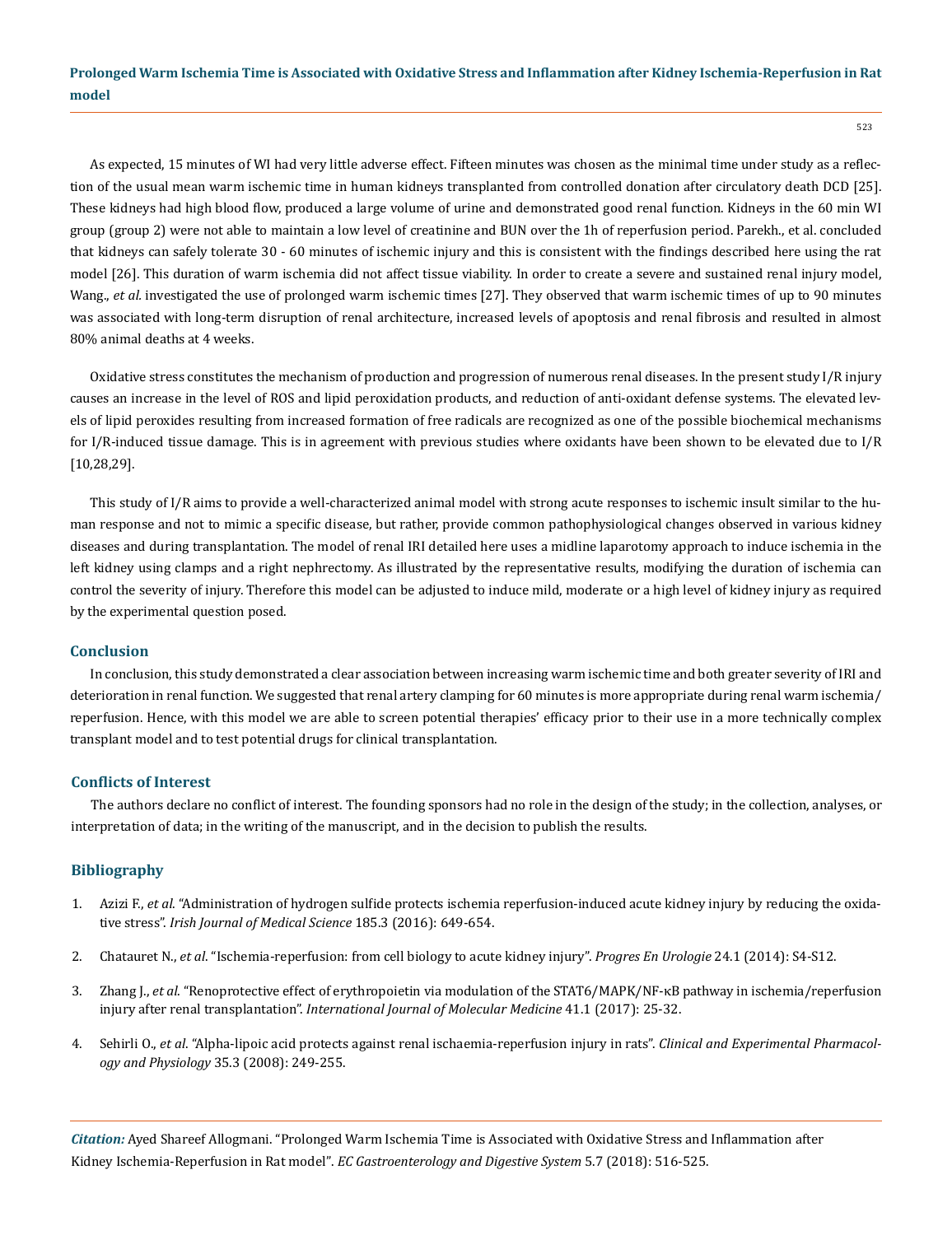- 5. Furuichi K., *et al*[. "Roles of chemokines in renal ischemia/reperfusion injury".](https://www.ncbi.nlm.nih.gov/pubmed/18508496) *Frontiers in Bioscience* 13 (2008): 4021-4028.
- 6. Koo DD., *et al*[. "Endothelial cell protection against ischemia/reperfusion injury by lecithinized superoxide dismutase".](https://www.ncbi.nlm.nih.gov/pubmed/11473663) *Kidney International* [60.2 \(2001\): 786-796.](https://www.ncbi.nlm.nih.gov/pubmed/11473663)
- 7. Cavaille-Coll M., *et al*[. "Summary of FDA workshop on ischemia reperfusion injury in kidney transplantation".](https://www.ncbi.nlm.nih.gov/pubmed/23566221) *American Journal of Transplantation* [13.5 \(2013\): 1134-1148.](https://www.ncbi.nlm.nih.gov/pubmed/23566221)
- 8. [Lefer DJ and Bolli R. "Development of an NIH consortium for preclinical assessment of cardioprotective therapies \(CAESAR\): A para](https://www.ncbi.nlm.nih.gov/pubmed/21821536)digm shift in studies of infarct size limitation". *[Journal of Cardiovascular Pharmacology and Therapeutics](https://www.ncbi.nlm.nih.gov/pubmed/21821536)* 16.3-4 (2011): 332-339.
- 9. Gonzalez LM., *et al*[. "Animal Models of Ischemia-Reperfusion-Induced Intestinal Injury: Progress and Promise for Translational Re](https://www.ncbi.nlm.nih.gov/pubmed/25414098)search". *[American Journal of Physiology - Gastrointestinal and Liver Physiology](https://www.ncbi.nlm.nih.gov/pubmed/25414098)* 308.2 (2015): G63-G75.
- 10. Saidi SA., *et al*[. "Hepatocellular uptake of cyclodextrin-complexed curcumin during liver preservation: A feasibility study".](https://www.ncbi.nlm.nih.gov/pubmed/28972677) *Biopharma[ceutics and Drug Disposition](https://www.ncbi.nlm.nih.gov/pubmed/28972677)* 39.1 (2017): 18-29.
- 11. Le Clef N., *et al*[. "Unilateral renal ischemia-reperfusion as a robust model for acute to chronic kidney injury in mice".](https://www.ncbi.nlm.nih.gov/pubmed/27007127) *PLoS One* 11.3 [\(2016\): e0152153.](https://www.ncbi.nlm.nih.gov/pubmed/27007127)
- 12. [Bondy SC and Guo SX. "Effect of ethanol treatment on indices of cumulative oxidative stress".](https://www.ncbi.nlm.nih.gov/pubmed/7805784) *European Journal of Pharmacology* 270.4 [\(1994\): 349-355.](https://www.ncbi.nlm.nih.gov/pubmed/7805784)
- 13. Kim Y., *et al*[. "Automated segmentation of kidneys from MR images in patients with autosomal dominant polycystic kidney disease".](https://www.ncbi.nlm.nih.gov/pubmed/26797708)  *[Clinical Journal of the American Society of Nephrology](https://www.ncbi.nlm.nih.gov/pubmed/26797708)* 11.4 (2016): 576-584.
- 14. Fox CS., *et al*[. "Associations of kidney disease measures with mortality and end-stage renal disease in individuals with and without](https://www.ncbi.nlm.nih.gov/pubmed/23013602)  diabetes: A meta-analysis". *Lancet* [380.9854 \(2012\): 1662-1673.](https://www.ncbi.nlm.nih.gov/pubmed/23013602)
- 15. Whalen H., *et al*[. "A novel rodent model of severe renal ischemia reperfusion injury".](https://www.ncbi.nlm.nih.gov/pubmed/26887330) *Renal Failure* 38.10 (2016): 1694-1701.
- 16. Ali T., *et al*[. "Incidence and outcomes in acute kidney injury: a comprehensive population-based study".](https://www.ncbi.nlm.nih.gov/pubmed/17314324) *Journal of the American Society of Nephrology* [18.4 \(2007\): 1292-1298.](https://www.ncbi.nlm.nih.gov/pubmed/17314324)
- 17. Hoste EA., *et al*[. "RIFLE criteria for acute kidney injury are associated with hospital mortality in critically ill patients: a cohort analy](https://www.ncbi.nlm.nih.gov/pubmed/16696865)sis". *Critical Care* [10.3 \(2006\): R73.](https://www.ncbi.nlm.nih.gov/pubmed/16696865)
- 18. Goldberg DS., *et al*[. "Deceased Organ Donation Consent Rates among Racial and Ethnic Minorities and Older Potential Donors".](https://www.ncbi.nlm.nih.gov/pubmed/23263585) *Critical Care Medicine* [41.2 \(2013\): 496-505.](https://www.ncbi.nlm.nih.gov/pubmed/23263585)
- 19. Klein AS., *et al*[. "Organ donation and utilization in the United States, 1999-2008".](https://www.ncbi.nlm.nih.gov/pubmed/20420647) *American Journal of Transplantation* 10 (2010): [973-986.](https://www.ncbi.nlm.nih.gov/pubmed/20420647)
- 20. Croome KP., *et al*[. "Endoscopic management of biliary complications following liver transplantation after donation from cardiac death](https://www.ncbi.nlm.nih.gov/pubmed/22993731)  donors". *[Canadian Journal of Gastroenterology](https://www.ncbi.nlm.nih.gov/pubmed/22993731)* 26.9 (2012): 607-610.
- 21. Reddy KS., *et al*[. "The impact of delayed graft function of the kidney on the pancreas allograft in simultaneous kidney-pancreas trans](https://www.ncbi.nlm.nih.gov/pubmed/15194374)plantation". *[Transplantation Proceedings](https://www.ncbi.nlm.nih.gov/pubmed/15194374)* 36.4 (2004): 1078-1079.
- 22. Volpe A Blute., *et al*[. "Renal ischemia and function after partial nephrectomy: a collaborative review of the literature".](https://www.ncbi.nlm.nih.gov/pubmed/25703575) *European Urology* [68.1 \(2015\): 61-74.](https://www.ncbi.nlm.nih.gov/pubmed/25703575)

*Citation:* Ayed Shareef Allogmani. "Prolonged Warm Ischemia Time is Associated with Oxidative Stress and Inflammation after Kidney Ischemia-Reperfusion in Rat model". *EC Gastroenterology and Digestive System* 5.7 (2018): 516-525.